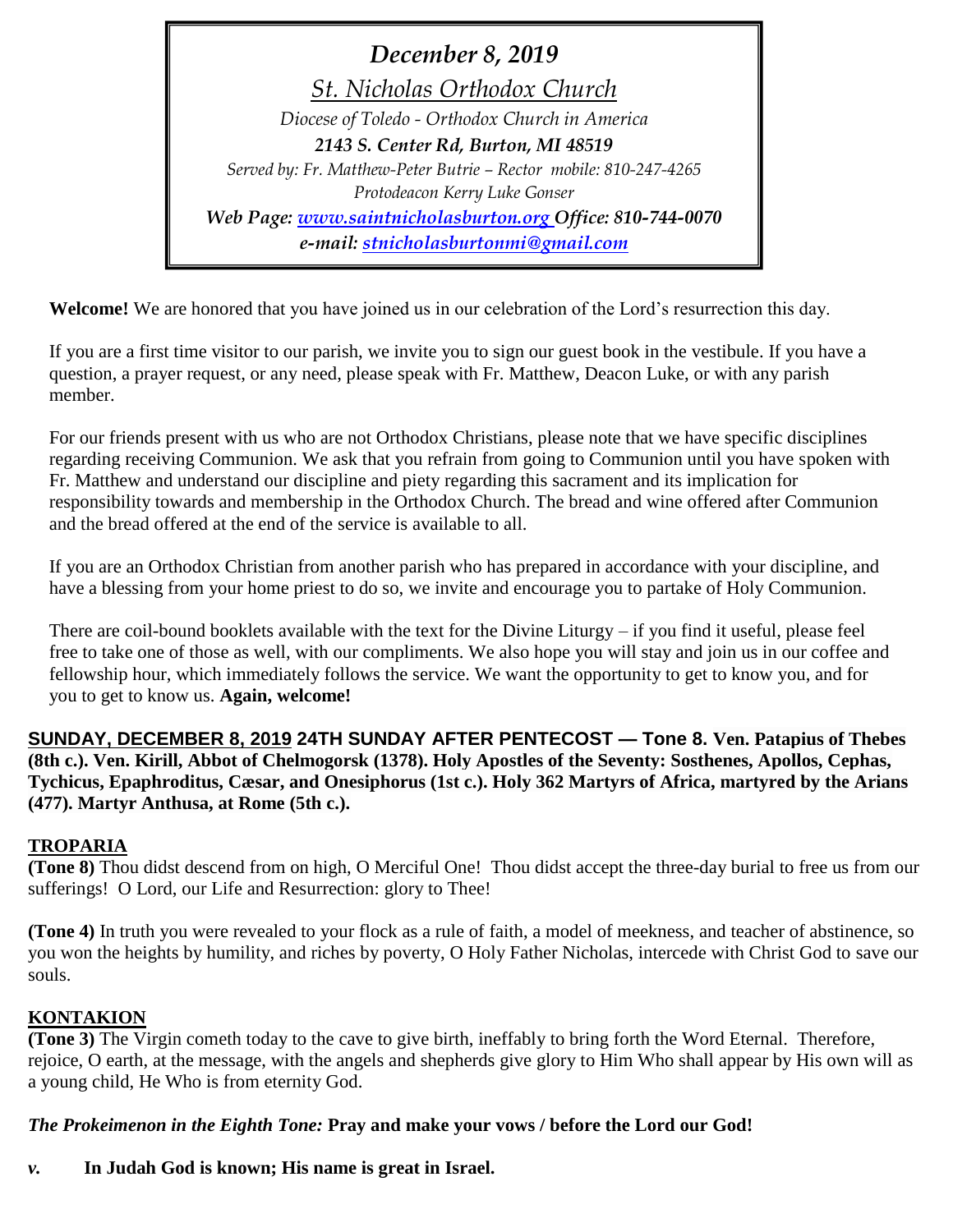### **THE READING FROM THE EPISTLE OF THE APOSTLE PAUL TO THE EPHESIANS (4:1-7)** *Brethren*: I

therefore, a prisoner for the Lord, beg you to lead a life worthy of the calling to which you have been called, with all lowliness and meekness, with patience, forbearing one another in love, eager to maintain the unity of the Spirit in the bond of peace. There is one body and one Spirit, just as you were called to the one hope that belongs to your call, one Lord, one faith, one baptism, one God and Father of us all, who is above all and through all and in all. But grace was given to each of us according to the measure of Christ's gift.

#### *Alleluia, Tone 8*

*v.* **Come let us rejoice in the Lord! Let us make a joyful noise to God our Savior!**

#### *v.* **Let us come before His face with thanksgiving; let us make a joyful noise to Him with songs of praise!**

## **THE HOLY GOSPEL ACCORDING TO LUKE. (13:10-17)**

At that time Jesus was teaching in one of the synagogues on the sabbath. And there was a woman who had had a spirit of infirmity for eighteen years; she was bent over and could not fully straighten herself. And when Jesus saw her, he called her and said to her, "Woman, you are freed from your infirmity." And he laid his hands upon her, and immediately she was made straight, and she praised God. But the ruler of the synagogue, indignant because Jesus had healed on the sabbath, said to the people, "There are six days on which work ought to be done; come on those days and be healed, and not on the sabbath day." Then the Lord answered him, "You hypocrites! Does not each of you on the sabbath untie his ox or his ass from the manger, and lead it away to water it? And ought not this woman, a daughter of Abraham whom Satan bound for eighteen years, be loosed from this bond on the sabbath day?" As he said this, all his adversaries were put to shame; and all the people rejoiced at all the glorious things that were done by him.

### **COMMUNION HYMN**

Praise the Lord from the heavens! Praise Him in the highest! Alleluia, Alleluia, Alleluia!

#### **The Holy Gospel according to Mark 16: 9-20 (3rd Matins Gospel)**

Now when Jesus rose early on the first day of the week, He appeared first to Mary Magdalene, out of whom He had cast seven demons. She went and told those who had been with Him, as they mourned and wept. And when they heard that He was alive and had been seen by her, they did not believe. After that, He appeared in another form to two of them as they walked and went into the country. And they went and told it to the rest, but they did not believe them either. Later He appeared to the eleven as they sat at the table; and He rebuked their unbelief and hardness of heart, because they did not believe those who had seen Him after He had risen. And He said to them, "Go into all the world and preach the gospel to every creature. He who believes and is baptized will be saved; but he who does not believe will be condemned. And these signs will follow those who believe: In My name they will cast out demons; they will speak with new tongues; they will take up serpents; and if they drink anything deadly, it will by no means hurt them; they will lay hands on the sick, and they will recover. So then, after the Lord had spoken to them, He was received up into heaven, and sat down at the right hand of God. And they went out and preached everywhere, the Lord working with them and confirming the word through the accompanying signs. Amen.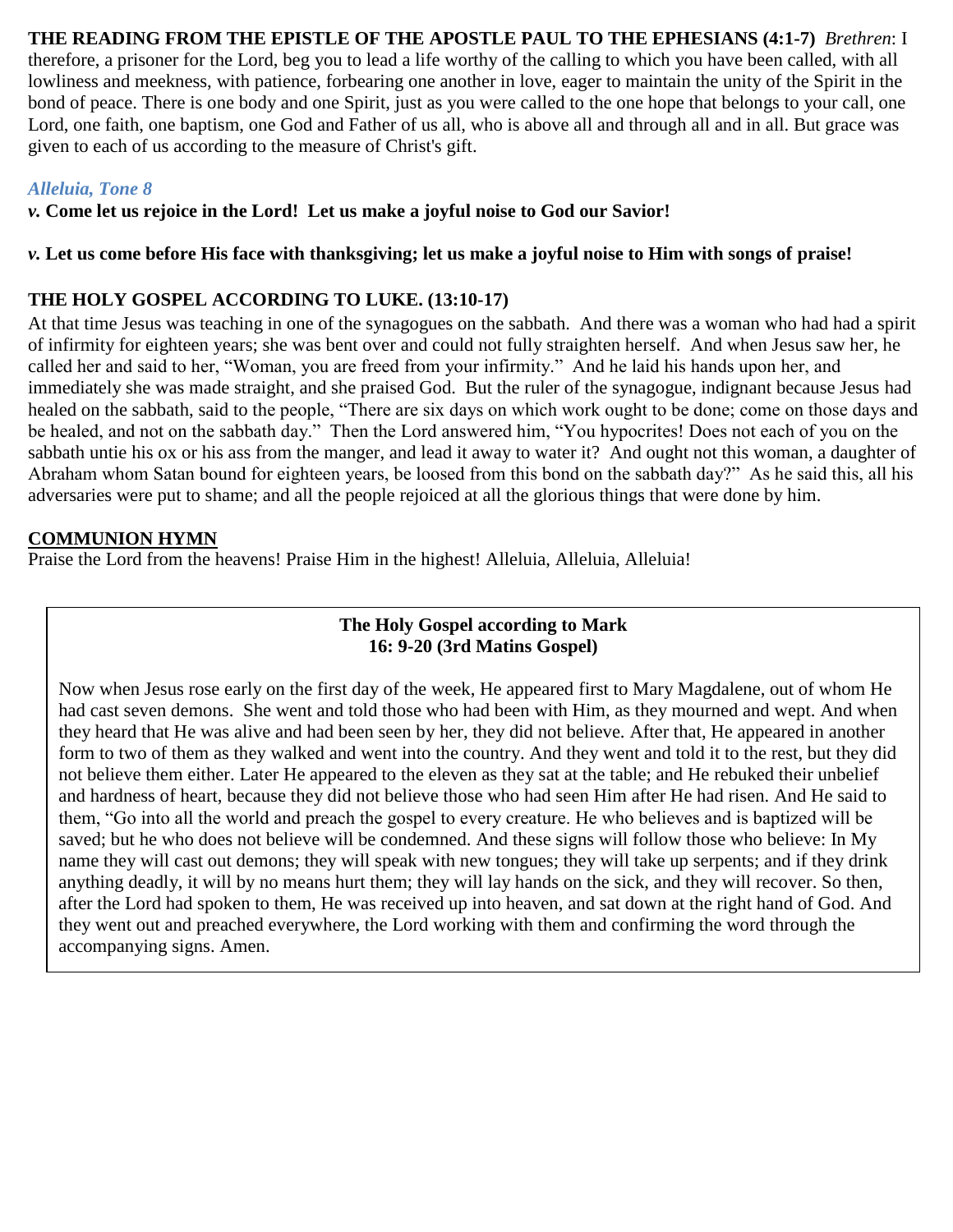#### December 8, 2019

# ရရွိက တန္တို့လ တန္တို့လ တန္တို့လ တန္တို့လ တန္တို့လ တန္တို့လ တန္တို့လ တန္တို့လ တန္တို့လ တန္တို့လ တန္တို့လ တန္တိ **CANDLE INTENTIONS FOR THE HEALTH AND BLESSINGS OF**  Happy Birthday Jeanette Brayan. Blessings to: Anna Branoff, Phil Brown, Susie & Les Ford, Angelo & Helen Popoff, Allen Adams, Kathy Major, Dorothy Goodman, Bob & Cathy Edwards and Fr. Matthew & Matushka Lisa Adams family My children & grandchildren, my family in Ukraine & Hannah Lucy Hogg Fr. Tom, Fr. Don, Fr. Paul, Fr. Anthony, Matushka Rose Marie, Calvin, Larry, Helen, Angelo, Joan, Peggy, Bob, Angelo, Christine, Dorothy, Anna, Anna, Alex, Irene, Allen, Deborah, Luba, Kosta, Stojan, Mira, Bosa, Christopher, Allison, Jeanette, Kathryn, Nicholas, Margaret, Joseph, Ted, Marlene, Gladys, my family and friends Joe Tome Special Intention Joe Tome Good health for all our grandkids & their parents Baba & Dedo Mary, Angelo, Helen, Anna & Alex **Alex** Alex **Alex Alex Alex Alex Alex Alex Alex Alex** Alex Anagda Popoff Lydia Dorohov Victor Dorohov

# **CANDLE INTENTIONS FOR BLESSED REPOSE**

Peter Samaras Joe Tome God's Blessed Repose for our grandsons Matthew (40 days) & Andrew Baba & Dedo Peter Popoff Alex & Magda Popoff Lillian Venner, Beverly Benson, Bill Gonser, Samuel Carter, Ethel Gonser, Ethel Gonser, Imogene Carter, Amanda & Marvin Gonser, Randy Hopkins & Bill Campbell Adams family Helen Polzin Phillips, George Sfetkides, Mary Jensen, Mildred Spence, Boris Brayan, Nina Young, George Johnson, George Daba, Konstantinos Georgopoulos, Harold Brock, Glenn Henderson, Dorothy Bagale, Subdeacon Larry Most, Flossie Bayoff, Mrs. Marvosh & Elena (Helen) Iwanoff Adams family

$$
\frac{1}{2} \frac{1}{2} \frac{1}{2} \frac{1}{2} \frac{1}{2} \frac{1}{2} \frac{1}{2} \frac{1}{2} \frac{1}{2} \frac{1}{2} \frac{1}{2} \frac{1}{2} \frac{1}{2} \frac{1}{2} \frac{1}{2} \frac{1}{2} \frac{1}{2} \frac{1}{2} \frac{1}{2} \frac{1}{2} \frac{1}{2} \frac{1}{2} \frac{1}{2} \frac{1}{2} \frac{1}{2} \frac{1}{2} \frac{1}{2} \frac{1}{2} \frac{1}{2} \frac{1}{2} \frac{1}{2} \frac{1}{2} \frac{1}{2} \frac{1}{2} \frac{1}{2} \frac{1}{2} \frac{1}{2} \frac{1}{2} \frac{1}{2} \frac{1}{2} \frac{1}{2} \frac{1}{2} \frac{1}{2} \frac{1}{2} \frac{1}{2} \frac{1}{2} \frac{1}{2} \frac{1}{2} \frac{1}{2} \frac{1}{2} \frac{1}{2} \frac{1}{2} \frac{1}{2} \frac{1}{2} \frac{1}{2} \frac{1}{2} \frac{1}{2} \frac{1}{2} \frac{1}{2} \frac{1}{2} \frac{1}{2} \frac{1}{2} \frac{1}{2} \frac{1}{2} \frac{1}{2} \frac{1}{2} \frac{1}{2} \frac{1}{2} \frac{1}{2} \frac{1}{2} \frac{1}{2} \frac{1}{2} \frac{1}{2} \frac{1}{2} \frac{1}{2} \frac{1}{2} \frac{1}{2} \frac{1}{2} \frac{1}{2} \frac{1}{2} \frac{1}{2} \frac{1}{2} \frac{1}{2} \frac{1}{2} \frac{1}{2} \frac{1}{2} \frac{1}{2} \frac{1}{2} \frac{1}{2} \frac{1}{2} \frac{1}{2} \frac{1}{2} \frac{1}{2} \frac{1}{2} \frac{1}{2} \frac{1}{2} \frac{1}{2} \frac{1}{2} \frac{1}{2} \frac{1}{2} \frac{1}{2} \frac{1}{2} \frac{1}{2} \frac{1}{2} \frac{1}{2} \frac{1}{2} \frac{1}{2} \frac{1}{2} \frac{
$$

**WELCOME** all our friends and visitors. Please join us in our fellowship hall after liturgy for a potluck.

**CHRISTMAS POINSETTAS** and 1- 36" wreath can be sponsored in honor of the living or as a memorial for the deceased. The sponsors will be listed in the newsletter. Forms are in the parish hall.



**COOKIE BAKING WORKSHOPS** on December  $9<sup>th</sup>$  at 11:30 am & on the 11<sup>th</sup> at 10 am.

**COOKIE WALK** will be held on Saturday, December 14<sup>th</sup> from 10 am to 1 pm. Please call Stephanie at 810-658-8321 or sign up to volunteer whether with baking cookies, set-up, the day of the sale, or the break-down of the hall following the sale. The baked goods need to be delivered by Friday, December  $13<sup>th</sup>$  before 3 pm. There are signup sheets in the parish hall.

**SILENT AUCTION** Two Christmas wreaths are on a table in the parish hall. This is a silent auction fundraiser. Write down your bid on one of the notepads next to the wreath you would like to bid on. Make your bid now!



**DECK THE HALLS** December 16<sup>th</sup> at 10 am. We will be setting up the indoor Nativity scene & decorating the church. Everyone is welcome. Many hands lighten the load so any help you can offer is greatly appreciated.



**CATHOLIC CHARITIES GIFT CARDS** Catholic Charities hopes to include a **\$20** gift card with every gift bag they give out to the adults at the Christmas dinner but they need our help. They can be from Walmart, Meijer or grocery stores. You can give the gift cards to Susie Ford, Jennifer Shann or drop them off at the office.